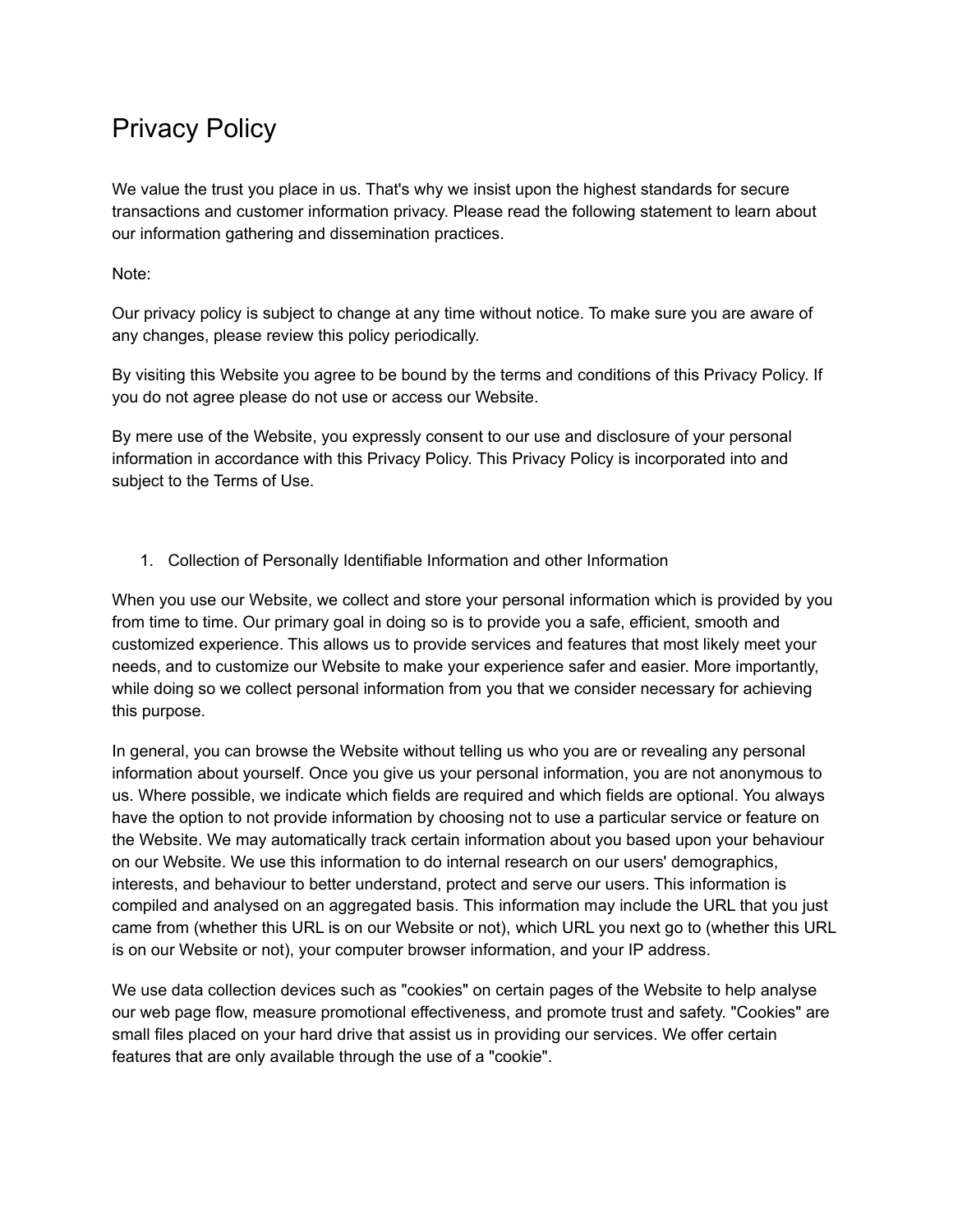We also use cookies to allow you to enter your password less frequently during a session. Cookies can also help us provide information that is targeted to your interests. Most cookies are "session cookies," meaning that they are automatically deleted from your hard drive at the end of a session. You are always free to decline our cookies if your browser permits, although in that case you may not be able to use certain features on the Website and you may be required to re-enter your password more frequently during a session.

Additionally, you may encounter "cookies" or other similar devices on certain pages of the Website that are placed by third parties. We do not control the use of cookies by third parties.

- If you choose to buy on the Website, we collect information about your buying behaviour.

- If you transact with us, we collect some additional information, such as a billing address, a credit / debit card number and a credit / debit card expiration date and/ or other payment instrument details and tracking information from cheques or money orders.

- If you choose to post messages on our message boards, chat rooms or other message areas or leave feedback, we will collect that information you provide to us. We retain this information as necessary to resolve disputes, provide customer support and troubleshoot problems as permitted by law.

- If you send us personal correspondence, such as emails or letters, or if other users or third parties send us correspondence about your activities or postings on the Website, we may collect such information into a file specific to you.

2. Use of Demographic / Profile Data / Your Information

We use personal information to provide the services you request. To the extent we use your personal information to market to you, we will provide you the ability to opt-out of such uses. We use your personal information to resolve disputes; troubleshoot problems; help promote a safe service; collect money; measure consumer interest in our products and services, inform you about online and offline offers, products, services, and updates; customize your experience; detect and protect us against error, fraud and other criminal activity; enforce our terms and conditions; and as otherwise described to you at the time of collection.

In our efforts to continually improve our product and service offerings, we collect and analyse demographic and profile data about our users' activity on our Website.

- We identify and use your IP address to help diagnose problems with our server, and to administer our Website.

- Your IP address is also used to help identify you and to gather broad demographic information.

- We will occasionally ask you to complete optional online surveys. These surveys may ask you for contact information and demographic information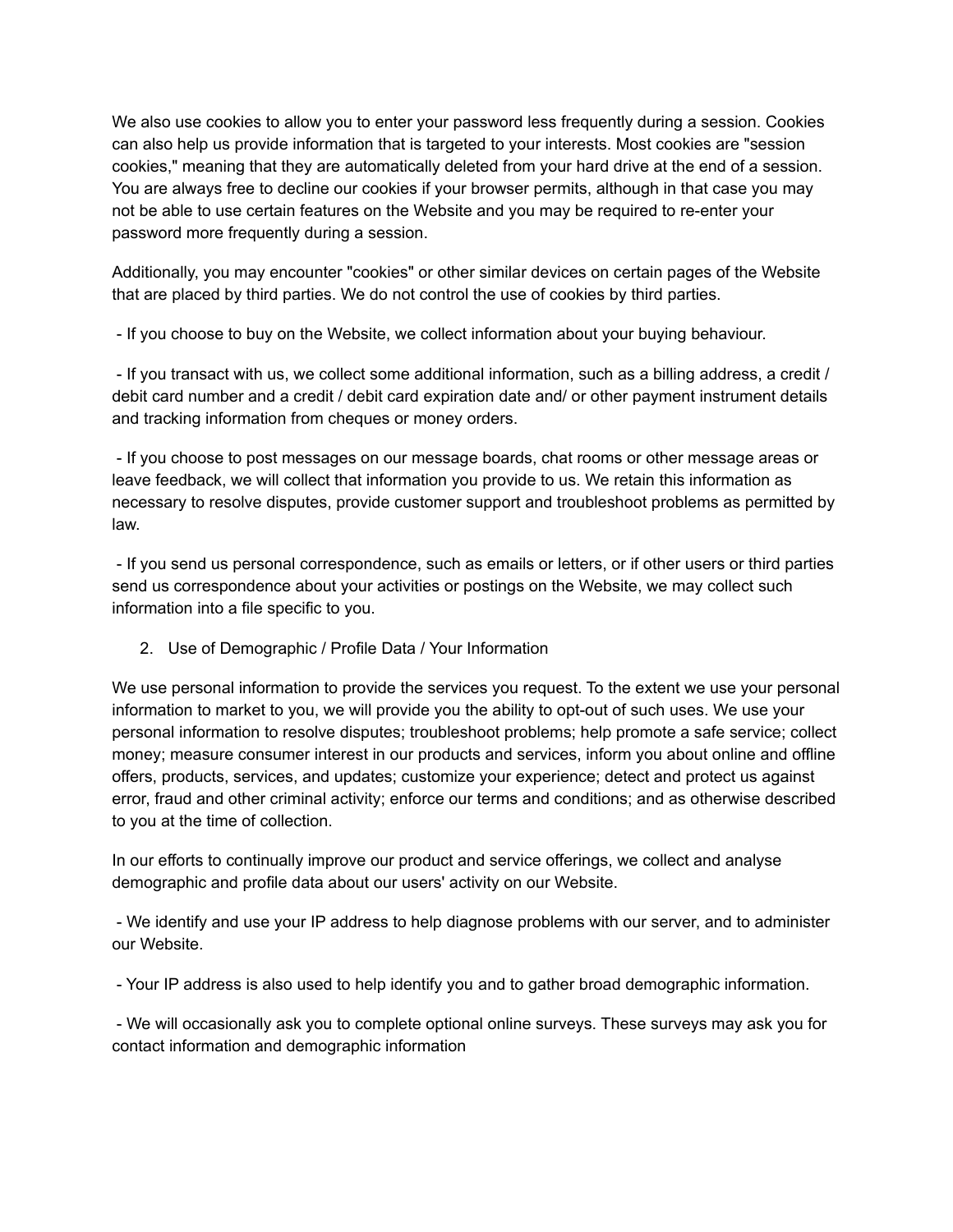- We use this data to tailor your experience at our Website, providing you with content that we think you might be interested in and to display content according to your preferences.

## Cookies

A "cookie" is a small piece of information stored by a web server on a web browser so it can be later read back from that browser. Cookies are useful for enabling the browser to remember information specific to a given user. We place both permanent and temporary cookies in your computer's hard drive. The cookies do not contain any of your personally identifiable information.

3. Sharing of personal information

We may share personal information with our other corporate entities and affiliates to help detect and prevent identity theft, fraud and other potentially illegal acts; correlate related or multiple accounts to prevent abuse of our services; and to facilitate joint or co-branded services that you request where such services are provided by more than one corporate entity. Those entities and affiliates may not market to you as a result of such sharing unless you explicitly opt-in.

We may disclose personal information if required to do so by law or in the good faith belief that such disclosure is reasonably necessary to respond to subpoenas, court orders, or other legal process. We may disclose personal information to law enforcement offices, third party rights owners, or others in the good faith belief that such disclosure is reasonably necessary to: enforce our Terms or Privacy Policy; respond to claims that an advertisement, posting or other content violates the rights of a third party; or protect the rights, property or personal safety of our users or the general public.

We and our affiliates will share / sell some or all of your personal information with another business entity should we (or our assets) plan to merge with, or be acquired by that business entity, or reorganization, amalgamation, restructuring of business. Should such a transaction occur, another business entity (or the new combined entity) will be required to follow this privacy policy with respect to your personal information.

4. Links to Other Sites

Our Website links to other websites that may collect personally identifiable information about you. GrowthFolks.in is not responsible for the privacy practices or the content of those linked websites.

5. Security Precautions

Our Website has stringent security measures in place to protect the loss, misuse, and alteration of the information under our control. Whenever you change or access your account information, we offer the use of a secure server. Once your information is in our possession we adhere to strict security guidelines, protecting it against unauthorized access.

6. Choice/Opt-Out